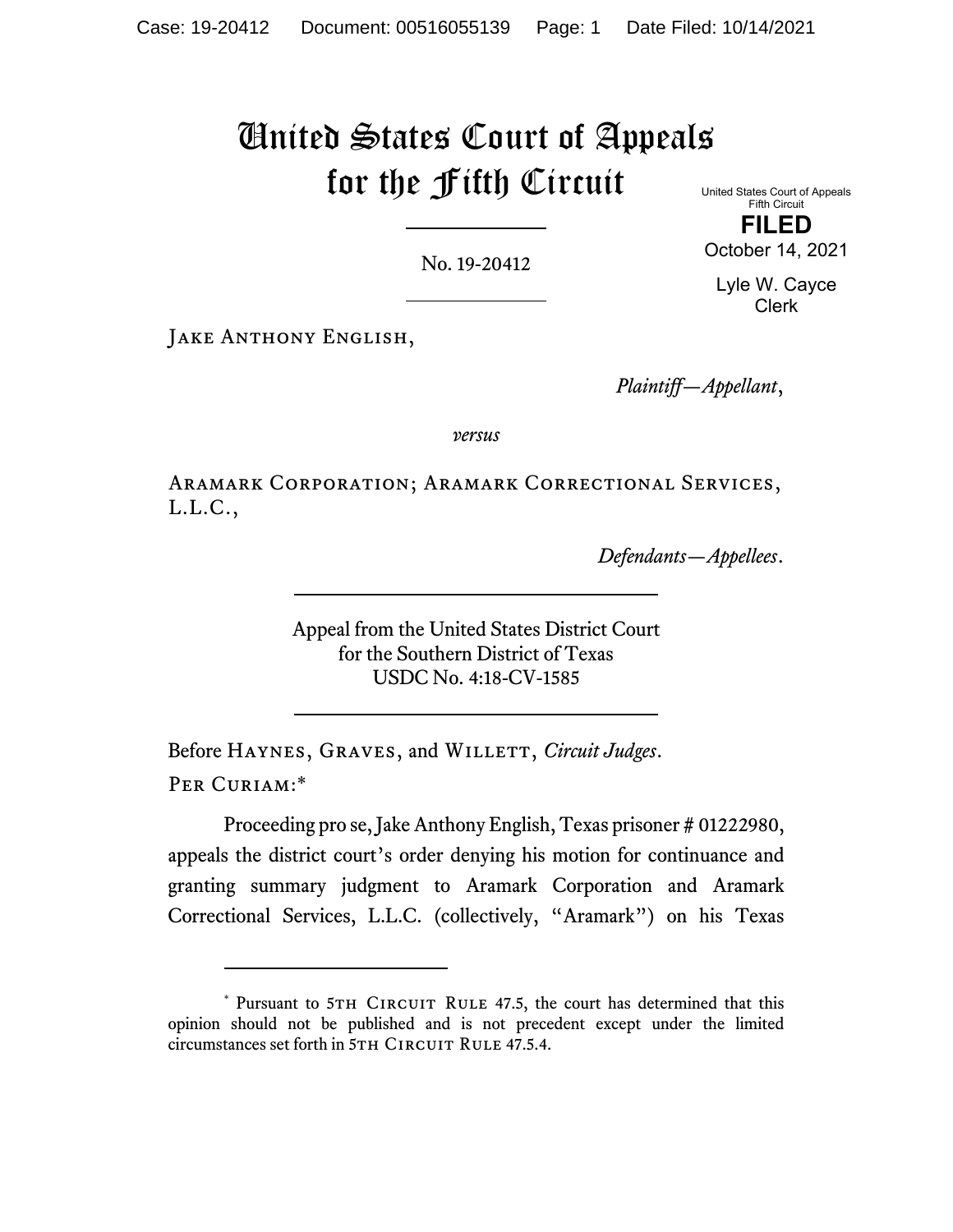Deceptive Trade Practices Act (the "DTPA"), TEX. BUS. & COM. CODE ANN. §§ 17.41–.63, and fraud claims, and dismissing English's case with prejudice. We AFFIRM.<sup>1</sup>

## **I. Background**

English wanted to buy shoes that he could safely wear in the shower. He purchased item number 8076 from the jail commissary, which was identified as "shower shoe V-Strap XL" (the "product") created by Aramark. The product was white in color with a spongy sole; a black rubber flexible strap was affixed to the sole of the shoe but was not permanently stationed in place.

The first time English used the product in the shower, the shoe "became lodged or stuck to the shower surface." English "attempted to dislodge the shoe by slightly moving [his] foot," but "the black rubber material popped through the hole in the sole of the shoe" and caused his foot to slip. English fell backwards onto the concrete surface, injuring his lower back and right hip.

English brought a personal injury lawsuit against Aramark in Texas state court, claiming that Aramark violated the DTPA  $\S 17.46(b)(5)$ , (7), (9), (24) and committed common law fraud.<sup>2</sup> Specifically,

<sup>&</sup>lt;sup>1</sup> We also DENY English's motion to file a supplemental brief.

 $2$  English identified his fraud claim as "constructive" fraud. But it is clear that he raised a common law fraud claim. *See Jacked Up, L.L.C. v. Sara Lee Corp.*, 854 F.3d 797, 810 (5th Cir. 2017) (holding that a plaintiff alleges a common law fraud claim so long as his pleading alleges facts upon which relief can be granted even if the claim "fails to categorize correctly the legal theory giving rise to the claim") (internal quotation marks and citation omitted)). English alleged that Aramark made a "false specific material representation" that it knew at the time of the representation and "induced" English to act on the false information, which English relied on and caused him injury. *Id.* (explaining that the elements of common law fraud are a false material misrepresentation that was either known to be false when made or was asserted without knowledge of its truth, that was intended to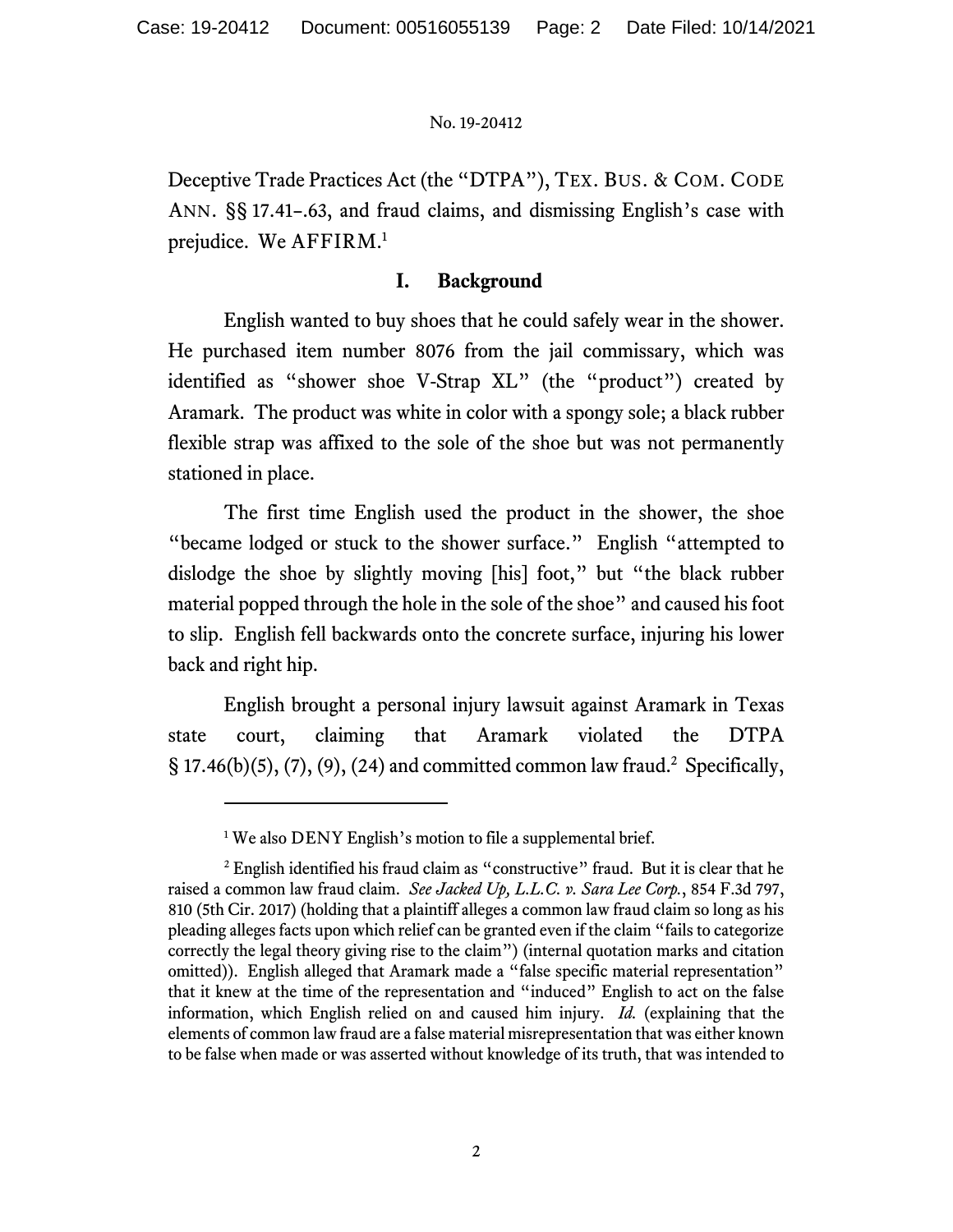English alleged that Aramark falsely represented and advertised the product on the commissary menu as a "shower shoe" that could be safe for use in the shower when the product was actually "thong sandals," as identified in the purchase order receipt and in the new kiosk system used for purchasing commissary items. English maintained that he would not have purchased the product had it been listed as "thong sandals" on the commissary menu. He sought damages for the injuries he suffered from his slip and fall.

Aramark removed the suit to federal district court under 28 U.S.C. § 1441(b) based on diversity jurisdiction under 28 U.S.C. § 1332(a). It then moved for summary judgment, arguing that there was no material misrepresentation. English responded and, at the same time, moved for continuance under Federal Rule of Civil Procedure 56(d)(1) and (2) to request discovery. The district court denied English's motion, holding that English failed to allege what discovery he intended to pursue or how discovery would raise a genuine issue of material fact. It also granted Aramark's summary judgment motion, holding that English failed to raise a genuine material fact issue on his claims, and dismissed the entire case with prejudice.

English moved to alter or amend the judgment under Rule 59(e). The district court summarily denied the motion. English timely appealed.

## **II. Discussion**

The district court had jurisdiction in this case under 28 U.S.C.  $\S$  1332(a)(1).<sup>3</sup> We have jurisdiction over the district court's final decision

be acted upon, was relied upon, and caused injury). Indeed, Aramark implicitly acknowledges that English raised a common law fraud claim.

<sup>&</sup>lt;sup>3</sup> We previously issued a non-dispositive opinion in this case, remanding the case to the district court to determine whether it had subject matter jurisdiction to consider the appeal. The case was remanded because Aramark had asserted jurisdiction based on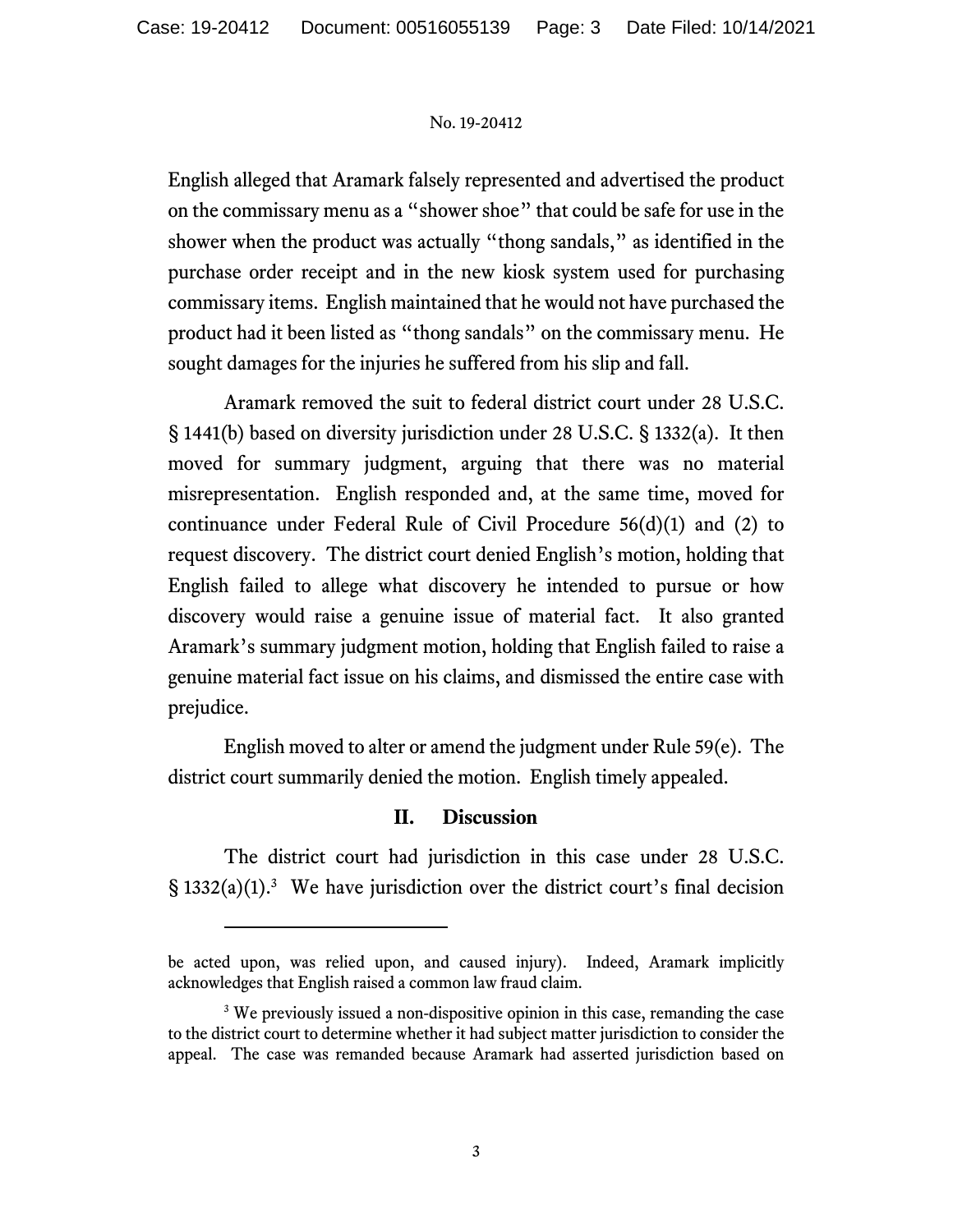under 28 U.S.C. § 1291, which dismissed all of English's claims with prejudice.

English argues that the district court erred in denying his motion for continuance and granting Aramark's motion for summary judgment. We address each in turn.

# **A. Motion for Continuance**

English argues that the district court erred in denying his motion for continuance to conduct discovery prior to ruling on Aramark's summary judgment motion. We review a district court's denial of a motion for continuance for abuse of discretion. *United States v. Lewis*, 476 F.3d 369, 387 (5th Cir. 2007). To justify continuance, the movant must demonstrate (1) "why the movant needs additional discovery" and (2) "how the additional discovery will likely create a genuine issue of material fact." *Stearns Airport Equip. Co. v. FMC Corp.*, 170 F.3d 518, 535 (5th Cir. 1999).

English moved for continuance the same day he filed his response to Aramark's motion for summary judgment, in which he had argued that the evidence showed a genuine material fact dispute regarding whether the product was misrepresented as a "shower shoe." English's motion for continuance did not provide what additional discovery he thought was required to defeat Aramark's motion for summary judgment on the material misrepresentation claims. In fact, English believed he had enough evidence already, asserting that "the evidence undisputedly show[s] that defendant made a material misrepresentation of its product." So it is unclear what

diversity of citizenship but failed to correctly assert the citizenship of Aramark Correctional Services, L.L.C. The district court concluded that diversity jurisdiction exists, and the case was returned to us for disposition. Neither party takes issue with the district court's conclusions on jurisdiction. We affirm the district court's finding of jurisdiction.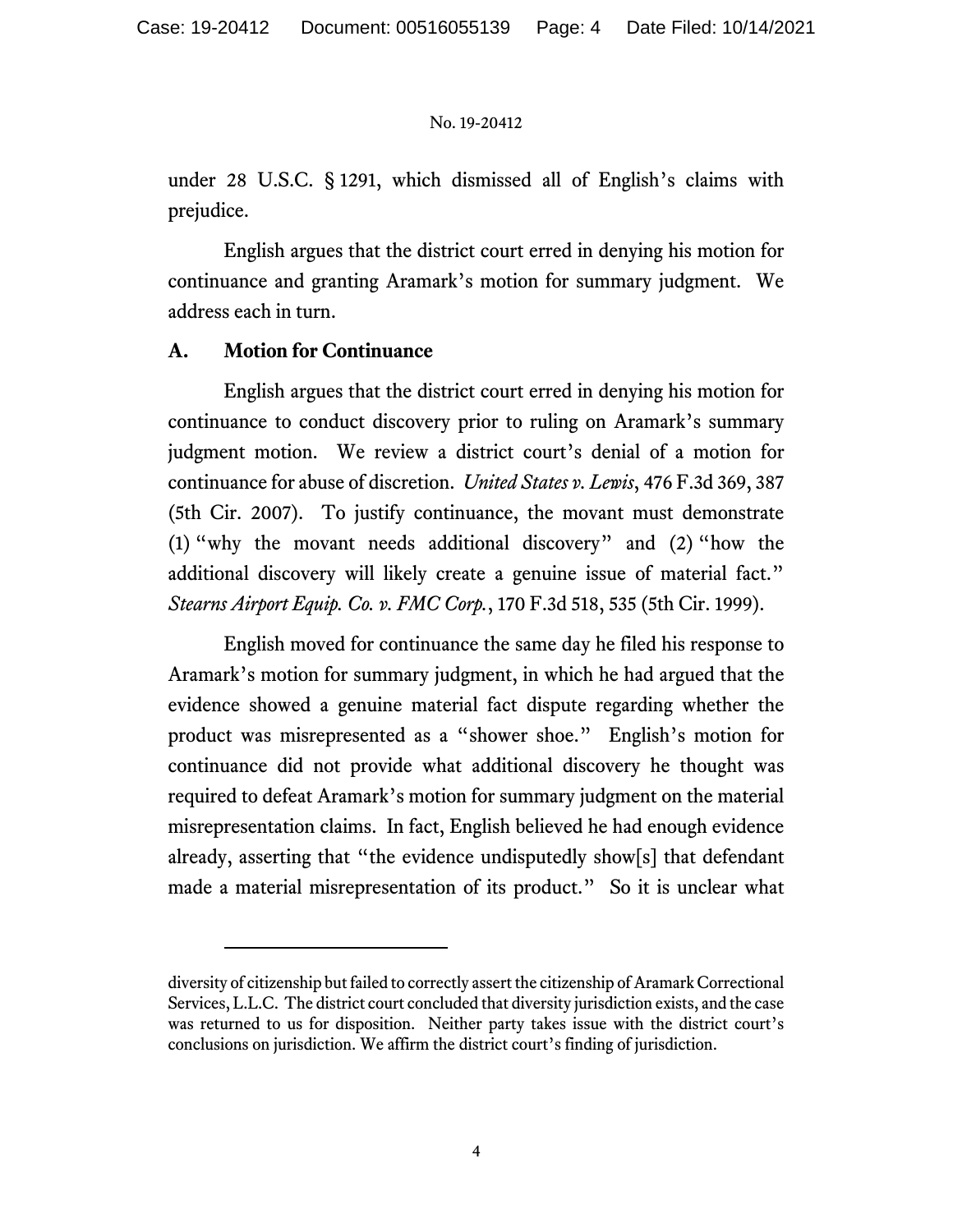discovery English needed to rebut Aramark's summary judgment motion on the material misrepresentation claims.<sup>4</sup> We thus hold that the district court did not abuse its discretion in denying English's motion for continuance on those claims.<sup>5</sup>

# **B. Motion for Summary Judgment**

English argues that the district court erred in granting Aramark's motion for summary judgment on his DTPA and common law fraud claims.<sup>6</sup>

We review a district court's grant of summary judgment de novo and apply the same standard as the district court. *Ferraro v. Liberty Mut. Fire Ins. Co.*, 796 F.3d 529, 531 (5th Cir. 2015). In so doing, "[w]e view all facts and evidence in the light most favorable to the non-moving party." *Id.* Summary judgment is proper when "there is no genuine dispute as to any material fact and the movant is entitled to judgment as a matter of law." FED. R. CIV. P. 56(a).

To defeat summary judgment on a DTPA claim, the plaintiff must raise a material factual dispute that (1) he is a consumer; (2) the defendant engaged in false, misleading, or deceptive acts, as enumerated in DTPA

<sup>&</sup>lt;sup>4</sup> In his brief on appeal, English speculates what evidence he could have found if permitted to conduct discovery, but such information was not presented to the district court, so we do not consider it. *See Stearns*, 170 F.3d at 535 (holding that we do not consider justifications for granting a continuance if they were not presented with the original motion).

 $<sup>5</sup>$  Accordingly, we deny English's motion to file a supplemental brief, which seeks</sup> to cite additional authorities for his argument that the district court erred in denying his motion for continuance.

 $6$  In arguing that the district court erred, English claims that Aramark's affidavit by Glenn Stepherson, the Commissary Manager at Aramark, was defective. Because the district court's decision did not rely on the affidavit and because we do not rely on it either, we do not consider whether the affidavit was defective.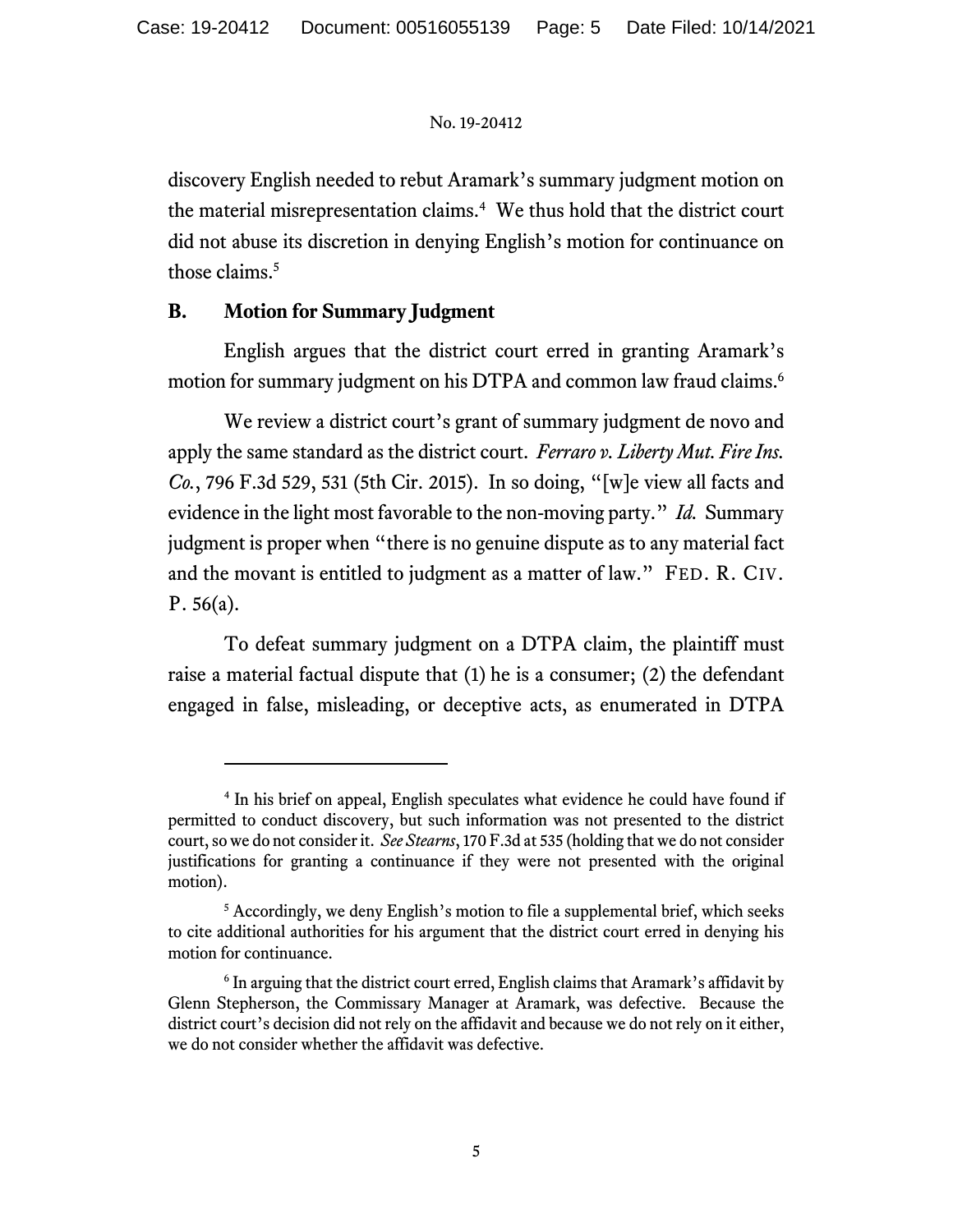§ 17.46(b); and (3) these acts constituted a producing cause of the consumer's damages. *Doe v. Boys Clubs of Greater Dall., Inc.*, 907 S.W.2d 472, 478 (Tex. 1995) (citing TEX. BUS. & COM. CODE ANN. § 17.50(a)(1)). English brought DTPA claims under § 17.46(b)(5), (7), (9), which require a material misrepresentation, and under  $\S$  17.46(b)(24), which requires a failure to disclose. *See Gill v. Boyd Distrib. Ctr.*, 64 S.W.3d 601, 604 (Tex. App.—Texarkana 2001, pet. denied) (acknowledging that  $\S$  17.46(b)(5) and (7) require misrepresentation and a  $\S$  17.46(b)(24) claim requires a failure to disclose); *Perez v. Hung Kien Luu*, 244 S.W.3d 444, 447– 48 (Tex. App.—Eastland 2007, no pet.) (noting that a § 17.46(b)(9) claim requires a misrepresentation). However, English's material misrepresentation claims and failure-to-disclose claim are essentially one and the same: English alleged that Aramark materially misrepresented the "thong sandals" as a "shower shoe" and therefore failed to disclose that the product was in fact "thong sandals." We therefore consider them as one.<sup>7</sup>

For a common law fraud claim under Texas law, the plaintiff must raise a genuine material fact dispute that the defendant made "(1) a material misrepresentation that (2) was false (3) was either known to be false when made or was asserted without knowledge of its truth (4) was intended to be relied upon (5) was relied upon and (6) caused injury." *Jacked Up, L.L.C. v.* 

<sup>&</sup>lt;sup>7</sup> Accordingly, we conclude that English's failure-to-disclose claim was sufficiently addressed in district court, even though Aramark did not expressly move for summary judgment on the failure-to-disclose claim and the district court did not expressly rule on it. Indeed, in its motion for summary judgment, Aramark stated it had trouble deciphering all of English's claims and sought broad relief on all of English's claims. After English responded to the motion by rearticulating his failure-to-disclose claim, Aramark replied that its arguments for why there lacked a genuine issue of material fact on the material misrepresentation claims also applied to English's failure-to-disclose claim.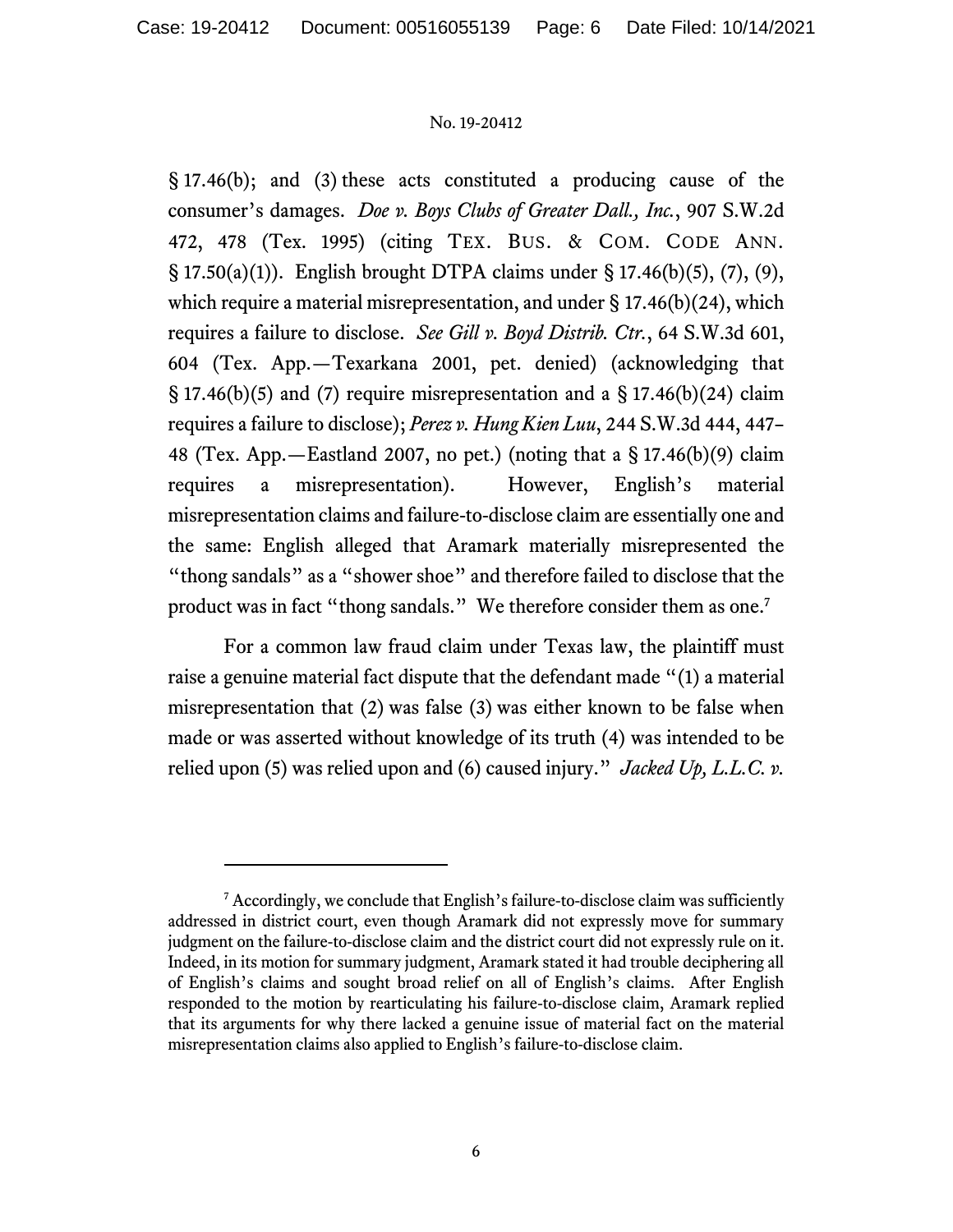*Sara Lee Corp.*, 854 F.3d 797, 810 (5th Cir. 2017) (internal quotation marks and citation omitted).

In sum, at the summary judgment stage, English must raise a genuine material fact issue on Aramark's material misrepresentation of the product. He failed to do this.

English alleged one material misrepresentation: that the product was materially misrepresented as a "shower shoe" that could be safe for use in the shower.8 To be sure, in listing the product as a "shower shoe," Aramark impliedly represented that the product was safe to use in the shower. *See Ricky v. Hous. Health Club, Inc.*, 863 S.W.2d 148, 151–52 (Tex. App.— Texarkana 1993, writ denied) (recognizing that by stating that a track was a "jogging" track, the defendant impliedly represented that the track was safe for jogging).

English did not, however, allege why the product, as "thong sandals," was not safe to use in the shower. *Cf. id.* at 149 (noting allegations that the jogging track covered in astroturf was not safe for jogging due to certain characteristics of the astroturf); *see also Martin v. Home Depot U.S.A., Inc.*,

<sup>8</sup> Because English's fraud claim relied on the same allegedly material misrepresentation, we hold that the district court did not err in ruling on English's fraud claim sua sponte. Although Aramark did not move for summary judgment on English's fraud claim, the motion put English on notice that English needed to come forward with all of his evidence on why Aramark made a false misrepresentation, a necessary element for a fraud claim. *Malacara v. Garber*, 353 F.3d 393, 404 (5th Cir. 2003) (acknowledging that a district court may grant summary judgment sua sponte so long as the losing party had notice that he had to come forward with all of his evidence); *Cohen v. Univ. of Tex. Health Sci. Ctr.*, 557 F. App'x 273, 278 & n.5 (5th Cir. 2014) (per curiam) (holding that the district court did not err in sua sponte granting summary judgment on employment retaliation claims when the defendant moved for summary judgment on only the employment discrimination claim because both claims rested on the same elements and therefore the plaintiff had sufficient notice to respond); *see also Jacked Up*, 854 F.3d at 810 (explaining that a fraud claim requires a false misrepresentation).